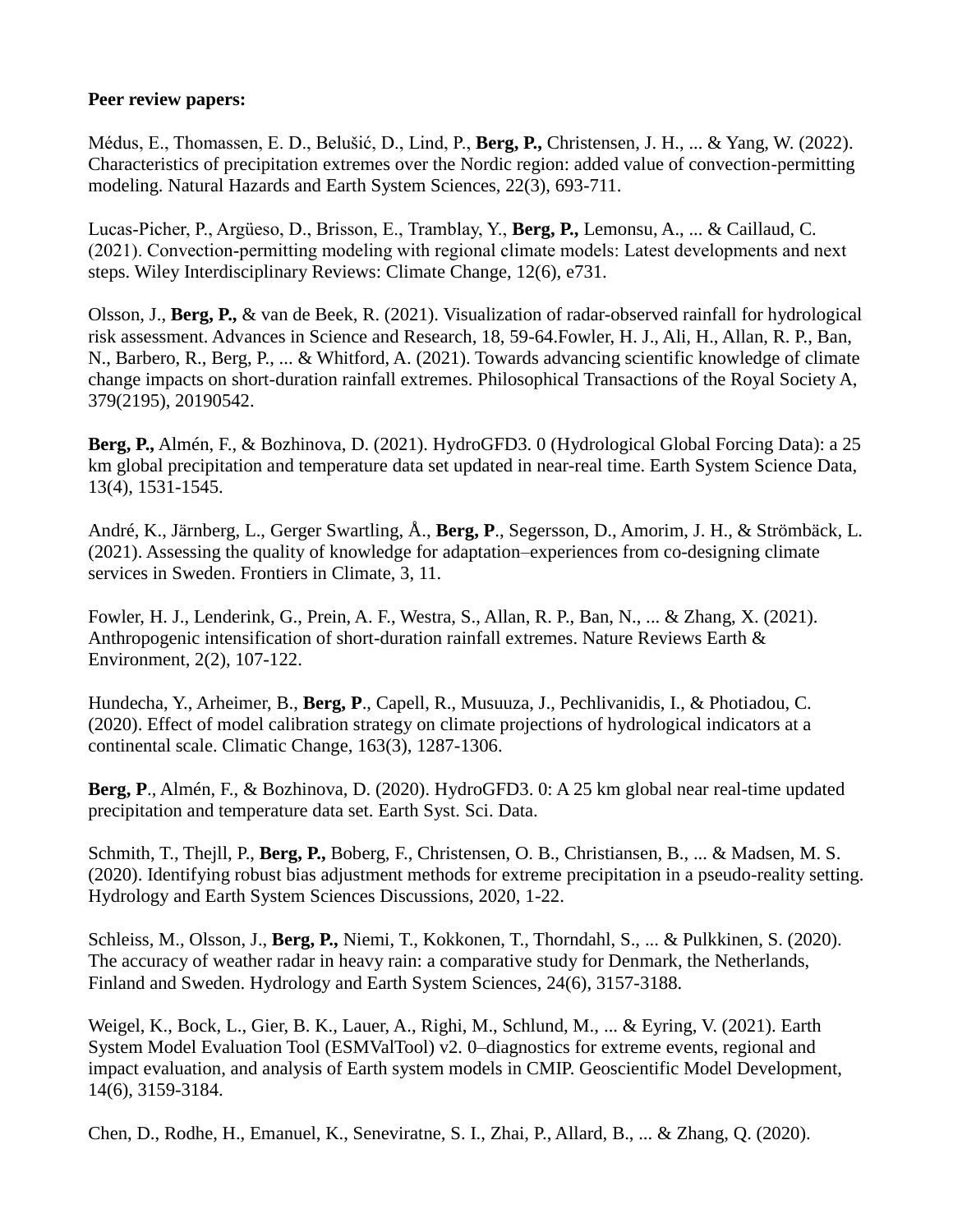Summary of a workshop on extreme weather events in a warming world organized by the Royal Swedish Academy of Sciences. Tellus B: Chemical and Physical Meteorology, 72(1), 1-13.

Fallah, A., Rakhshandehroo, G. R., **Berg, P.,** O, S., & Orth, R. (2019). Evaluation of precipitation datasets against local observations in Southwestern Iran. International Journal of Climatology

Olsson, J., Södling, J., **Berg, P**., Wern, L., & Eronn, A. (2019). Short-duration rainfall extremes in Sweden: a regional analysis. Hydrology Research, 50(3), 945-960.

**Berg, P**., Christensen, O. B., Klehmet, K., Lenderink, G., Olsson, J., Teichmann, C., & Yang, W. (2019). Summertime precipitation extremes in a EURO-CORDEX 0.11 degrees ensemble at an hourly resolution. Natural hazards and earth system sciences, 19(4), 957-971.

Blenkinsop, S., Fowler, H. J., Barbero, R., Chan, S. C., Guerreiro, S. B., Kendon, E., Lenderink, G., Lewis, E., Li, X.-F., Westra, S., Alexander, L., Allan, R., **Berg, P.**, Dunn, R. J. H., Ekström, M., Evans, J. P., Holland, G., Jones, R., Kjellström, E., Klein-Tank, A. et al (2018) *The INTENSE project: using observations and models to understand the past, present and future of sub-daily rainfall extremes.* Advances in Science and Research, 15. pp. 117-126.

**Berg, P.,** C. Donnelly, D. Gustafsson (2018) Near-real-time adjusted reanalysis forcing data for hydrology, *Hydrology and Earth System Sciences,* 22 (2), 989-1000, doi:10.5194/hess-22-989-2018

Olsson, J., Pers, B. C., Bengtsson, L., Pechlivanidis, I., **Berg, P.**, & Körnich, H. (2017). Distancedependent depth-duration analysis in high-resolution hydro-meteorological ensemble forecasting: A case study in Malmö City, Sweden, *Environmental Modelling and Software*, (93), 381-397, doi:10.1016/j.envsoft.2017.03.025

Haerter, J. O., **Berg, P.**, & Moseley, C. (2017). Precipitation onset as the temporal reference in convective self‐organization, *Geophysical Research Letters*, 44, 6450–6459, doi:10.1002/2017GL073342

Fosser, G., Khodayar, S., & **Berg, P.** (2017). Climate change in the next 30 years: What can a convection-permitting model tell us that we did not already know? *Climate Dynamics*, *48*(5-6), 1987- 2003, doi:10.1007/s00382-016-3186-4

Christopher Moseley, Cathy Hohenegger, **Peter Berg** and Jan O. Haerter (2016) Intensification of convective extremes driven by cloud–cloud interaction, *Nature Geoscience,* pp748 – 752, doi:10.1038/ngeo2789

Aggarwal, P. K., Romatschke, U., Araguas-Araguas, L., Belachew, D., Longstaffe, F. J., **Berg, P**., Schumacher, C., and Funk, A. (2016). Proportions of convective and stratiform precipitation revealed in water isotope ratios. *Nature Geoscience,* doi:10.1038/ngeo2739

**Berg, P.**, Norin, L., & Olsson, J. (2016). Creation of a high resolution precipitation data set by merging gridded gauge data and radar observations for Sweden. *Journal of Hydrology,*  doi:10.1016/j.jhydrol.2015.11.031

**Berg, P.**, Döscher, R., & Koenigk, T. (2015). On the effects of constraining atmospheric circulation in a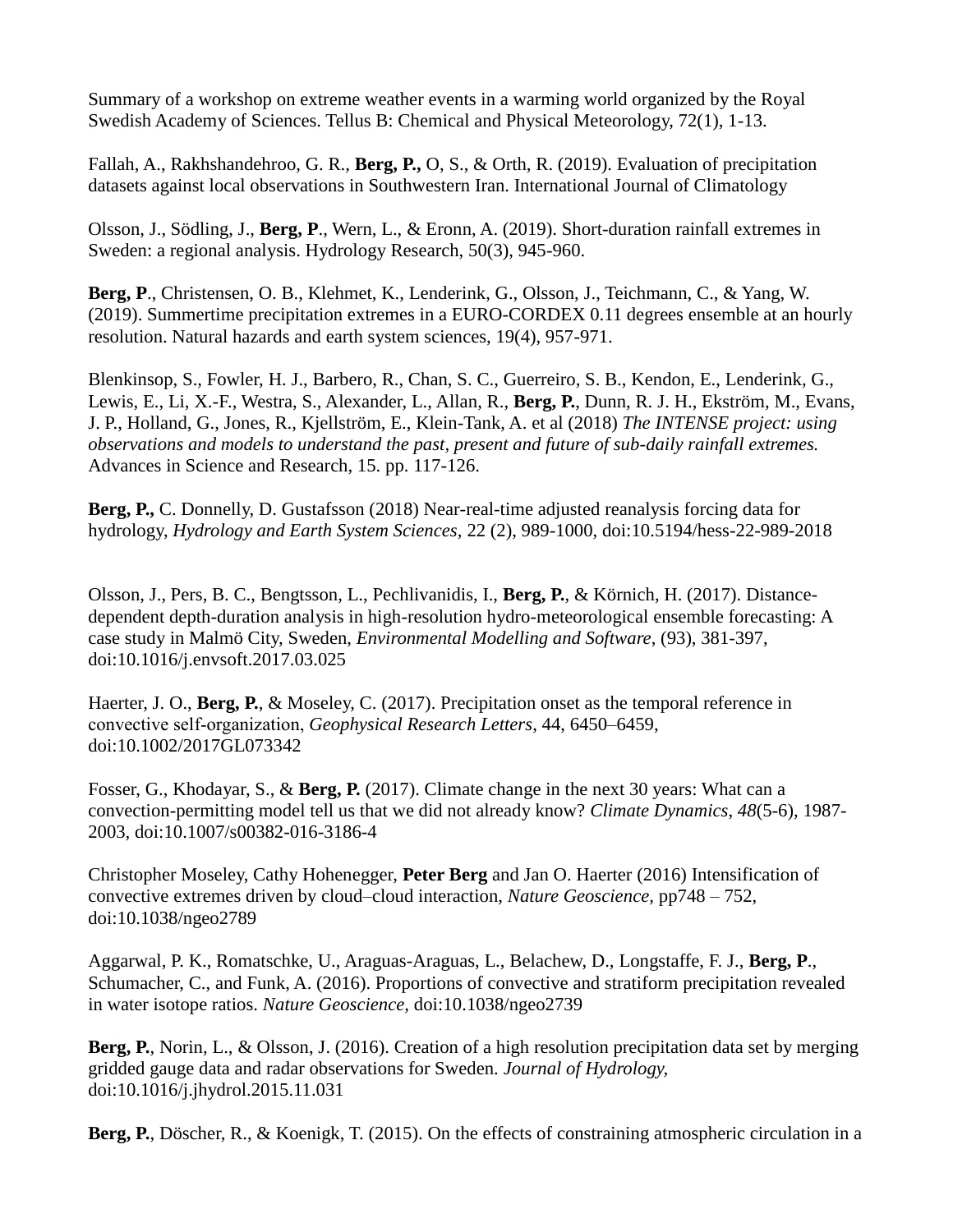coupled atmosphere-ocean Arctic regional climate model. *Climate Dynamics*, 1-17.

Eggert, B., **Berg, P.**, Haerter, J. O., Jacob, D., & Moseley, C. (2015). Temporal and spatial scaling impacts on extreme precipitation. *Atmospheric Chemistry and Physics*, *15*(10), 5957-5971.

Haerter, J. O., Eggert, B., Moseley, C., Piani, C., and **Berg, P.** (2015) Statistical precipitation bias correction of gridded model data using point measurements. Geophysical Research Letters, doi:10.1002/2015GL063188

Koenigk, T., **Berg, P.**, and Döscher, R. (2015) Arctic climate change in an ensemble of regional CORDEX simulations, Polar Research, mar.2015, doi[:10.3402/polar.v34.24603](http://dx.doi.org/10.3402/polar.v34.24603)

Olsson, J., **Berg, P.**, and Kawamura, A. (2015). Impact of RCM Spatial Resolution on the Reproduction of Local, Subdaily Precipitation. *Journal of Hydrometeorology*, *16*(2), 534-547, doi:10.1175/JHM-D-14-0007.1.

**Berg, P**., Bosshard, T., and Yang, W. (2015), Model Consistent Pseudo-Observations of Precipitation and Their Use for Bias Correcting Regional Climate Models. *Climate*, *3*, 118-132, doi:10.3390/cli3010118

Fosser, G., Khodayar, S., and **Berg, P.** (2015), Benefit of convection permitting climate model simulations in the representation of convective precipitation, *Climate Dynamics* 1-16, DOI:10.1007/s00382-014-2242-1

Westra, S., Fowler, H. J., Evans, J. P., Alexander, L. V., **Berg, P**., Johnson, F., Kendon, E. J., Lenderink, G., and Roberts, N. M. (2014), Future changes to the intensity and frequency of short‐duration extreme rainfall. *Reviews of Geophysics*, *52*(3), 522-555, DOI:10.1002/2014RG000464

Moseley, C., **Berg, P.**, and Haerter J.O. (2013), Probing the precipitation life cycle by iterative rain cell tracking, JGR-atmospheres, 18, 1-10, doi:10.1002/2013JD020868

**Berg, P**., R. Döscher, and T. Koenigk (2013), Impacts of using spectral nudging on regional climate model RCA4 simulations of the Arctic, Geoscientific Model Development, 6:3, 849-859, doi:10.5194/gmd-6-849-2013

Lucas-Picher, P., F. Boberg, J.H. Christensen, and **P. Berg** (2013), Dynamical downscaling with reinitializations: a method to generate finescale climate datasets suitable for impact studies, Journal of Hydrometeorology, 14,1159--1174, doi:10.1175/JHM-D-12-063.1

**Berg, P.,** Moseley, Ch., and Haerter, J.O. (2013) Strong increase in convective precipitation in response to higher temperatures, Nature Geoscience, 6(3), 181-185, doi:10.1038/NGEO1731

Ott, I., D. Duethmann, J. Liebert, **P. Berg**, H. Feldmann, J. Ihringer, H. Kunstmann, B. Merz, G. Schaedler, and S. Wagner (2013), High-Resolution Climate Change Impact Analysis on Medium-Sized River Catchments in Germany: An Ensemble Assessment, Journal of Hydrometeorology, 14(4), 1175- 1193, doi:10.1175/JHM-D-12-091.1

Wagner, S., **Berg, P.**, Schädler, G., and Kunstmann, H. (2013), High resolution regional climate model